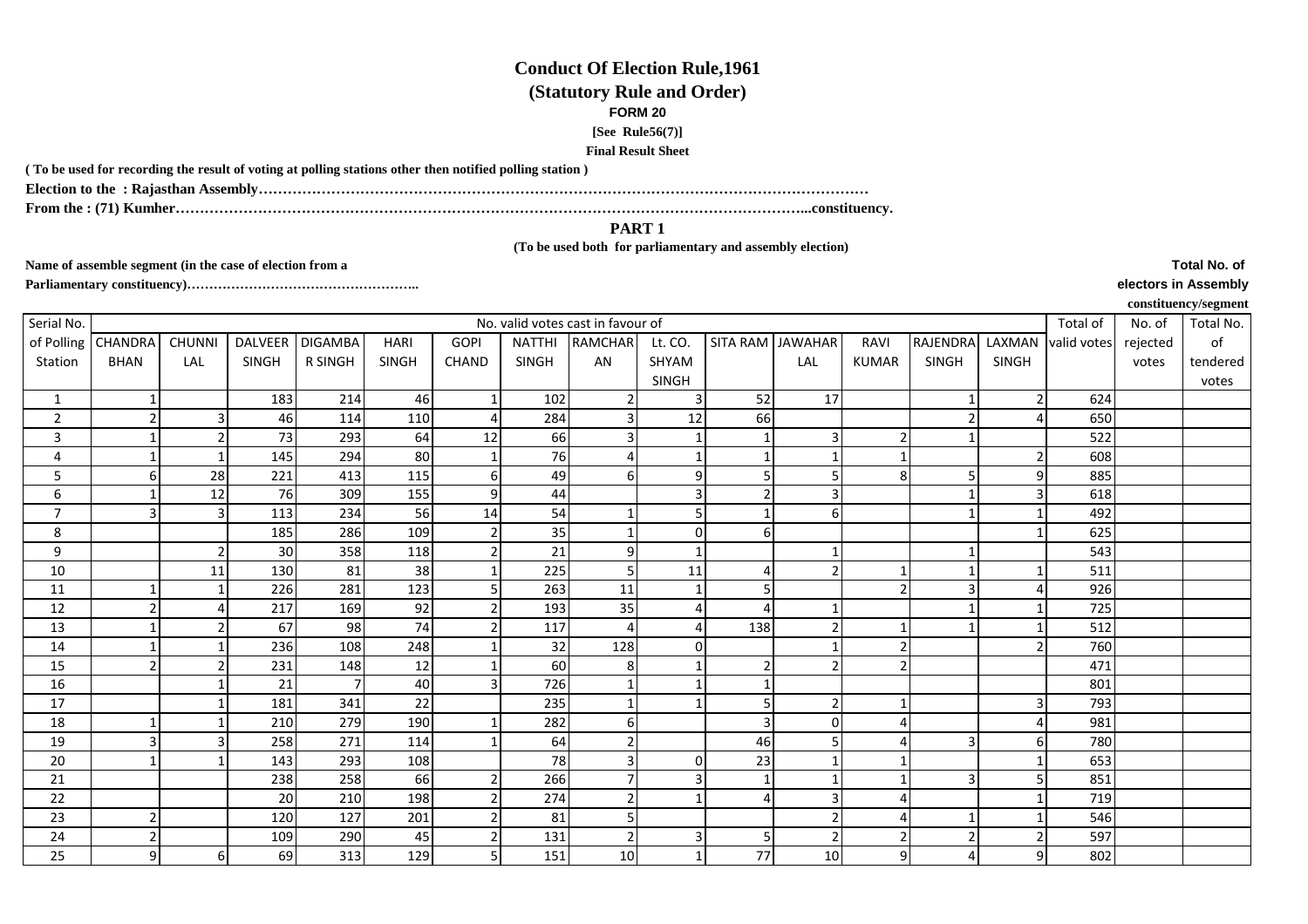| Serial No.      | No. valid votes cast in favour of |                         |                |                  |                 |                  |                 |                |                         |                         |                  |                         |                         | Total of       | No. of      | Total No. |                |
|-----------------|-----------------------------------|-------------------------|----------------|------------------|-----------------|------------------|-----------------|----------------|-------------------------|-------------------------|------------------|-------------------------|-------------------------|----------------|-------------|-----------|----------------|
|                 | of Polling CHANDRA                | <b>CHUNNI</b>           | <b>DALVEER</b> | <b>DIGAMBA</b>   | <b>HARI</b>     | <b>GOPI</b>      |                 | NATTHI RAMCHAR | Lt. CO.                 |                         | SITA RAM JAWAHAR | RAVI                    | <b>RAJENDRA</b>         | LAXMAN         | valid votes | rejected  | of             |
| Station         | <b>BHAN</b>                       | LAL                     | SINGH          | R SINGH          | SINGH           | CHAND            | SINGH           | AN             | SHYAM                   |                         | LAL              | KUMAR                   | SINGH                   | SINGH          |             | votes     | tendered       |
|                 |                                   |                         |                |                  |                 |                  |                 |                | SINGH                   |                         |                  |                         |                         |                |             |           | votes          |
| 26              | $\mathbf{2}$                      | $6 \mid$                | 166            | 224              | $\overline{7}$  | $\overline{3}$   | 287             | 5              | 10                      | 21                      | 1                | $\boldsymbol{6}$        | $\overline{3}$          | 9              | 750         |           |                |
| $\overline{27}$ |                                   | 4                       | 164            | 461              | 151             | $\mathbf{1}$     | 57              | $\mathbf{1}$   | $6 \mid$                | $\overline{\mathbf{3}}$ | $6 \mid$         | $\boldsymbol{6}$        |                         |                | 870         |           |                |
| 28              | $\overline{4}$                    | $\mathbf{1}$            | 127            | 282              | 138             | $\mathbf{1}$     | 61              | 5              | $\mathbf 1$             | $\mathbf{1}$            | $\overline{2}$   | 3                       |                         | 6              | 632         |           |                |
| 29              |                                   | 10                      | 286            | 192              | 167             | $\overline{2}$   | 128             | 12             |                         | 5 <sub>l</sub>          | 12               | 11                      | 6                       | 6              | 838         |           |                |
| 30              | $\overline{7}$                    | 4                       | 140            | 200              | 110             | 5                | 219             | 11             | $\overline{7}$          | $\mathbf 1$             | $\overline{2}$   | 6                       |                         |                | 717         |           |                |
| 31              | $\overline{4}$                    | 0                       | 101            | 160              | 184             | $\overline{4}$   | 110             | $\overline{3}$ | $\overline{3}$          | $\overline{5}$          | $\overline{2}$   | 4                       |                         |                | 582         |           |                |
| 32              | $\overline{2}$                    | 3                       | 262            | 365              | 49              | $\overline{2}$   | 63              | 3              | $\Delta$                | $\overline{27}$         | 31               | $\overline{3}$          |                         |                | 787         |           |                |
| 33              |                                   | 5                       | 153            | 328              | 119             | $\overline{2}$   | 109             |                | 3                       | $\overline{\mathbf{3}}$ |                  | 3                       |                         |                | 728         |           |                |
| 34              | $\overline{2}$                    | $\overline{4}$          | 98             | $\overline{275}$ | 196             | $\overline{4}$   | 19              |                | 5                       | $\overline{4}$          | $\overline{3}$   | $\overline{7}$          | $\overline{2}$          | 9              | 629         |           |                |
| 35              |                                   | $\mathbf 2$             | 14             | 280              | 51              | $\mathbf{1}$     | 124             | $\mathbf{2}$   |                         |                         | $1\overline{)}$  | $\mathsf 3$             |                         | 3              | 481         |           |                |
| $\overline{36}$ | $6 \mid$                          |                         | 199            | 164              | 98              | $\overline{4}$   | 39              | $\mathbf{1}$   | 5 <sup>1</sup>          | 61                      | 11               | $\overline{1}$          | Δ                       |                | 540         |           |                |
| 37              |                                   |                         | 81             | 282              | 8               | $\mathbf{1}$     | 89              | $\mathbf{1}$   | $\mathbf{1}$            | $\overline{2}$          |                  | $\mathbf{1}$            |                         |                | 469         |           |                |
| 38              | 1                                 |                         | 94             | 316              | 175             | $\overline{3}$   | 128             | 3              | $\overline{2}$          | $\mathbf{1}$            | $\overline{3}$   | $\mathbf 2$             |                         |                | 729         |           |                |
| 39              | $\mathbf{2}$                      | $\mathbf{1}$            | 60             | 294              | 215             | $\mathbf{1}$     | 39              | $\overline{a}$ |                         | 6                       |                  | 3                       |                         |                | 624         |           |                |
| 40              |                                   | $\overline{2}$          | 151            | $\overline{373}$ | 44              | $\mathbf{1}$     | 54              | $\Omega$       |                         | $\mathbf{1}$            | $\vert$ 3        | $\overline{1}$          |                         |                | 633         |           |                |
| 41              |                                   |                         | 89             | $\overline{219}$ | 46              | $\overline{2}$   | 16              | $\mathbf{1}$   |                         | $\overline{12}$         |                  | $\overline{2}$          |                         | ŋ              | 387         |           |                |
| 42              |                                   | $\mathfrak{p}$          | 96             | 175              | 216             | $\boldsymbol{6}$ | 39              | $\mathbf{1}$   | 8 <sup>1</sup>          | 14                      |                  | $\overline{2}$          | $\mathcal{I}$           |                | 569         |           |                |
| 43              |                                   |                         | 156            | 374              | 127             | 3                | 71              | 18             | $\overline{2}$          | 5                       |                  | $\overline{4}$          | $\overline{2}$          | 6              | 770         |           |                |
| 44              |                                   | 5                       | 186            | 193              | 49              | 5                | 81              | $\overline{2}$ | $\mathbf 1$             | 2 <sub>l</sub>          | $\overline{2}$   | $\mathbf 2$             | $\overline{2}$          |                | 535         |           |                |
| 45              | $6 \mid$                          |                         | 83             | 119              | 203             | $\overline{3}$   | $\mathsf{q}$    |                | $\overline{\mathbf{3}}$ | $\overline{2}$          | $\vert$ 3        | $\mathbf{1}$            | 3                       |                | 440         |           |                |
| 46              | $\overline{4}$                    | $\mathbf 2$             | 258            | 233              | 288             | $\overline{13}$  | 21              |                | $\overline{\mathbf{4}}$ |                         | $\overline{2}$   | $\overline{\mathbf{4}}$ |                         |                | 836         |           |                |
| 47              | 1                                 | 5                       | 507            | 183              | 128             | $\overline{2}$   | $\mathbf{1}$    | 3              | $\mathbf{1}$            |                         |                  | 5                       |                         |                | 841         |           |                |
| 48              |                                   | $\overline{\mathbf{4}}$ | 1042           | $6 \overline{6}$ | 5               |                  | 3               |                | $\mathbf 1$             | $\mathbf{1}$            |                  | $\mathbf{1}$            |                         |                | 1063        |           |                |
| 49              | 3                                 |                         | 114            | 213              | 269             | $\overline{7}$   |                 | $\mathbf{1}$   |                         |                         | $\mathbf{1}$     |                         | $\overline{\mathbf{c}}$ |                | 617         |           |                |
| 50              |                                   | $\overline{2}$          | 261            | 478              | $\overline{70}$ | $\mathbf{1}$     | 50              | $\mathbf{1}$   | $\overline{3}$          | $\overline{3}$          | $\overline{2}$   | 8                       | $\Lambda$               |                | 888         |           |                |
| 51              | 1                                 | $\overline{2}$          | 202            | 354              | 224             | 6                |                 | 5 <sub>l</sub> | $\mathbf 1$             | $\overline{3}$          | $\overline{7}$   | 6                       | 3                       |                | 822         |           |                |
| 52              |                                   |                         | 89             | 108              | 37              |                  | 174             |                | $\overline{4}$          | $\overline{4}$          | $\mathbf 1$      | $\mathbf{1}$            |                         |                | 419         |           |                |
| 53              |                                   |                         | 728            | $\overline{17}$  | 80              | $\overline{2}$   | $\mathbf{1}$    | $\overline{2}$ |                         |                         |                  | $\mathbf{1}$            |                         |                | 833         |           |                |
| 54              | Λ                                 | 6                       | 148            | 200              | 66              | $\overline{3}$   | 257             | 4              | 10                      | 54                      | 16               | 5                       |                         | հ              | 780         |           |                |
| 55              |                                   | $\mathbf 2$             | 49             | 66               | 101             | $\overline{2}$   | 105             | $\overline{3}$ | $\overline{9}$          | 202                     |                  | $\mathbf{1}$            | $\Omega$                |                | 542         |           |                |
| 56              |                                   |                         | 142            | 157              | 107             |                  | 84              |                | $\sqrt{4}$              | 236                     | $\mathbf{1}$     |                         | $\mathbf 0$             |                | 734         |           |                |
| 57              | 1                                 | 5                       | 179            | 299              | 44              | $\overline{2}$   | 123             | $\overline{2}$ | 8                       | 21                      | $\overline{3}$   | $\mathsf 3$             | $\overline{2}$          |                | 699         |           |                |
| 58              | 3                                 | 15                      | 364            | 350              | 89              | 6                | 44              | 10             | $\overline{a}$          | $\mathbf{1}$            | $\overline{3}$   | 14                      | $\overline{2}$          |                | 908         |           |                |
| 59              | $\mathbf{1}$                      | $\overline{7}$          | 813            | 82               | 13              | $\overline{2}$   | 21              | 3              | $\overline{2}$          | $\overline{1}$          | $\overline{2}$   | 12                      | $\mathbf 0$             | $\Omega$       | 959         |           |                |
| 60              | $\mathbf{z}$                      | $\overline{\mathbf{3}}$ | 329            | 329              | 55              | $\overline{1}$   | 57              |                | $\overline{3}$          | 11                      |                  | $\boldsymbol{6}$        | $\overline{2}$          |                | 801         |           |                |
| 61              | $\overline{7}$                    | 8                       | 42             | 402              | 278             | $\overline{2}$   | 54              | $\overline{2}$ | $\mathbf 1$             | 6                       | $\mathbf{1}$     | $\overline{7}$          | $\mathbf 0$             | 5              | 815         |           | $\overline{3}$ |
| 62              | 3                                 | 14                      | 45             | 370              | 192             | 5                | $\overline{13}$ | $\overline{2}$ | $\overline{2}$          | 10                      | $\overline{9}$   | $\overline{11}$         | 8                       | 8              | 692         |           |                |
| 63              | $\mathbf{2}$                      | 80                      | 291            | 209              | 74              |                  | 11              | $\mathbf{1}$   |                         | $\overline{\mathbf{3}}$ | $\mathsf{a}$     | $\mathbf{1}$            | $\mathbf{1}$            | $\overline{0}$ | 676         |           |                |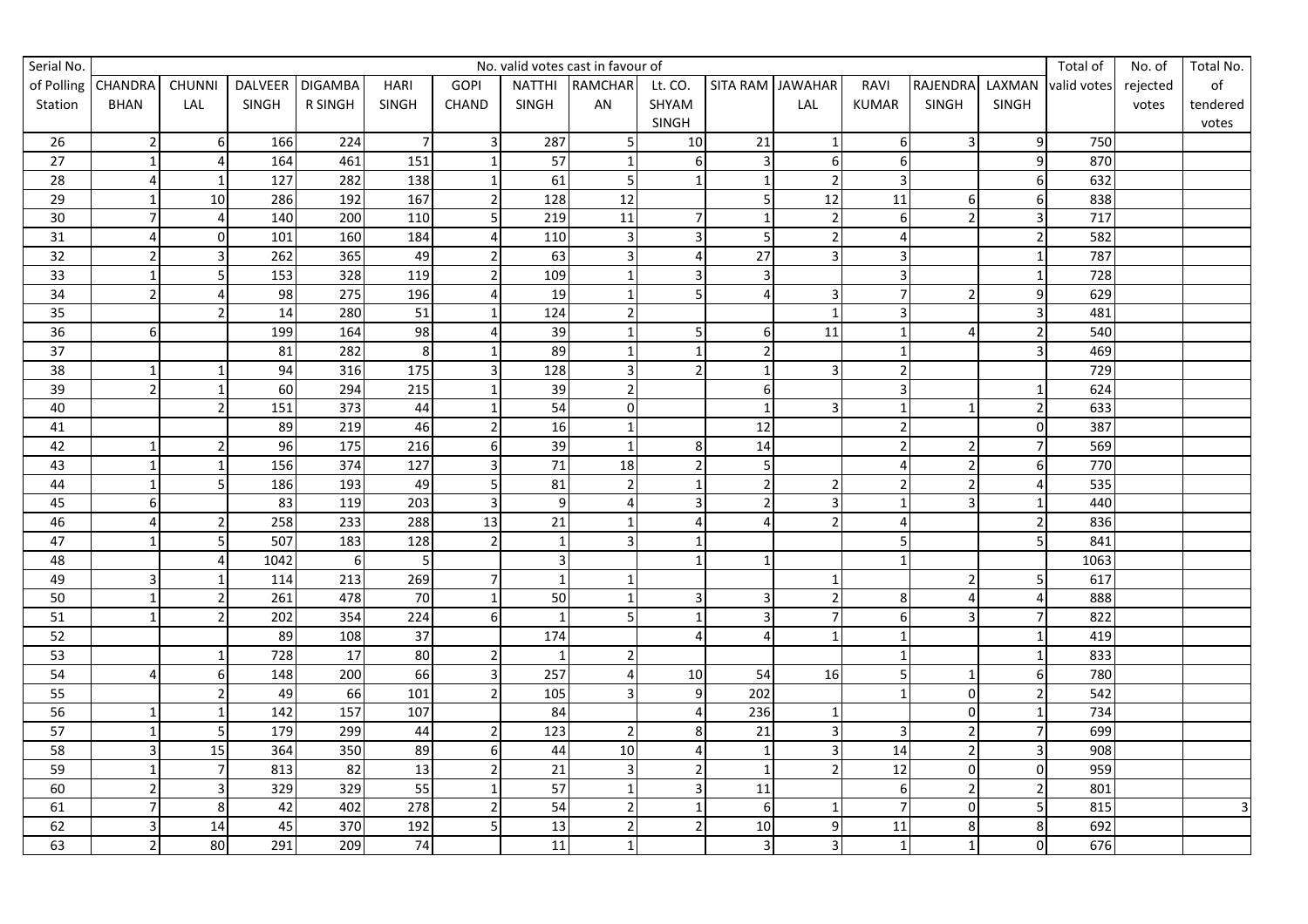| Serial No.      | No. valid votes cast in favour of |                         |                  |                  |                 |                         |                 |                |                         |                 |                         |                          | Total of       | No. of       | Total No.   |          |          |
|-----------------|-----------------------------------|-------------------------|------------------|------------------|-----------------|-------------------------|-----------------|----------------|-------------------------|-----------------|-------------------------|--------------------------|----------------|--------------|-------------|----------|----------|
| of Polling      | CHANDRA                           | <b>CHUNNI</b>           | <b>DALVEER</b>   | <b>DIGAMBA</b>   | <b>HARI</b>     | <b>GOPI</b>             | <b>NATTHI</b>   | <b>RAMCHAR</b> | Lt. CO.                 |                 | SITA RAM JAWAHAR        | RAVI                     | RAJENDRA       | LAXMAN       | valid votes | rejected | of       |
| Station         | <b>BHAN</b>                       | LAL                     | SINGH            | R SINGH          | SINGH           | <b>CHAND</b>            | SINGH           | AN             | SHYAM                   |                 | LAL                     | <b>KUMAR</b>             | SINGH          | <b>SINGH</b> |             | votes    | tendered |
|                 |                                   |                         |                  |                  |                 |                         |                 |                | SINGH                   |                 |                         |                          |                |              |             |          | votes    |
| 64              |                                   | 11                      | 25               | 430              | 95              | $\mathbf{1}$            | 51              |                | $\mathbf{3}$            | $\overline{a}$  | $\overline{2}$          | $\overline{7}$           | $\overline{4}$ |              | 639         |          |          |
| 65              |                                   | $\overline{7}$          | 46               | $\overline{517}$ | 204             | $\overline{\mathbf{3}}$ | 58              | $\overline{3}$ | $\overline{3}$          | $\overline{2}$  | $\overline{4}$          | $\overline{13}$          | $\Omega$       |              | 864         |          |          |
| 66              | 6                                 | 24                      | 115              | 587              | 213             | $\overline{\mathbf{3}}$ | 20              | $\overline{2}$ | $\overline{4}$          | $\overline{9}$  | $\overline{7}$          | 11                       | Δ              | 10           | 1015        |          |          |
| 67              |                                   | 34                      | 22               | 441              | 125             | $\overline{2}$          | 37              |                | $\overline{2}$          | $\mathbf{1}$    | $\mathbf{1}$            | 13                       | $\Omega$       |              | 684         |          |          |
| 68              |                                   | $\mathbf{1}$            | 226              | 306              | 149             | 5                       | 82              |                | $\overline{\mathbf{3}}$ | 69              | $\overline{7}$          | $\overline{2}$           | $\Delta$       | 13           | 872         |          |          |
| 69              | ς                                 | $\overline{7}$          | 226              | 214              | 113             | $\overline{2}$          | 108             | 10             | $\overline{27}$         | 16              | $\overline{4}$          | $\overline{\mathbf{4}}$  | $\mathbf 0$    |              | 738         |          |          |
| 70              |                                   |                         | 104              | 245              | 116             | $\overline{23}$         | 111             | 5 <sup>1</sup> | 4                       | $\overline{23}$ | $\overline{4}$          | $\mathbf{1}$             |                |              | 640         |          |          |
| $\overline{71}$ | $\overline{4}$                    | $\pmb{0}$               | 69               | 265              | 148             | $\overline{4}$          | 111             |                | $\overline{7}$          | 54              | $\mathbf{0}$            | 3                        | $\mathbf 0$    |              | 667         |          |          |
| 72              | $\Omega$                          | $\overline{4}$          | 146              | 123              | $\overline{97}$ | $\mathbf{1}$            | 163             | 16             | $\overline{3}$          | 116             | $\mathbf{1}$            | 4                        | $\Delta$       | 6            | 684         |          |          |
| $\overline{73}$ | $\overline{\mathbf{3}}$           | $\overline{\mathbf{4}}$ | 131              | 235              | 179             | $\overline{3}$          | 63              | $6 \mid$       | $\overline{7}$          | 87              | $\overline{3}$          | $\boldsymbol{6}$         | $\overline{2}$ | $\mathbf{q}$ | 738         |          |          |
| 74              | 8 <sup>1</sup>                    | $\mathbf{1}$            | 226              | 144              | 258             | $\overline{7}$          | 257             | 4              | $\overline{3}$          | 5               | $\overline{2}$          | $\mathbf 1$              | $\mathbf 0$    | 8            | 924         |          |          |
| 75              | 8 <sup>1</sup>                    | $\mathbf 0$             | 168              | 145              | 155             | $\overline{4}$          | 118             | $\overline{5}$ | $\mathbf{1}$            | 5               | 5 <sup>1</sup>          | 5                        | 6              |              | 630         |          |          |
| 76              | $\overline{2}$                    | $\mathbf{1}$            | 236              | 183              | 228             | $\overline{3}$          | 80              | 3              | $\mathbf{1}$            | 36              | $\overline{0}$          | 4                        | $\overline{3}$ |              | 781         |          |          |
| 77              | $\mathbf{1}$                      | $\overline{4}$          | 699              | 196              | 92              | $\mathbf 0$             | 6               | $\overline{2}$ | $\mathbf{1}$            | $\overline{4}$  | 5 <sub>l</sub>          | 5                        | $\Delta$       | 8            | 1027        |          |          |
| 78              | 3                                 | $\overline{a}$          | 625              | 157              | 166             | $\mathbf{1}$            | 21              | 4              | $\overline{\mathbf{3}}$ | $\overline{3}$  | $\overline{3}$          | $\overline{1}$           | $\overline{2}$ |              | 992         |          |          |
| 79              | $\overline{2}$                    | $\overline{3}$          | 607              | 133              | 118             | $\mathbf{1}$            | $\mathbf{1}$    |                | 5                       | $\mathbf{1}$    | 5 <sub>l</sub>          | 6                        | $\Omega$       | 11           | 894         |          |          |
| $80\,$          | $\overline{a}$                    | 3                       | 651              | 36               | 24              | 176                     | 8               | 7 <sup>1</sup> | $\overline{\mathbf{3}}$ | $\overline{3}$  | $\overline{7}$          | $\boldsymbol{6}$         | $\Delta$       | 14           | 946         |          |          |
| 81              | ς                                 |                         | 353              | 175              | 152             | $\overline{\mathbf{3}}$ | 129             | 6              | 3                       | $\overline{3}$  | $\overline{\mathbf{3}}$ | 3                        |                | q            | 844         |          |          |
| 82              | $6 \overline{6}$                  | $\overline{2}$          | $\overline{32}$  | 254              | 241             | $6\phantom{1}6$         | 223             | $\mathsf{S}$   | $\overline{2}$          | 18              | $\overline{2}$          | $\overline{3}$           |                | q            | 804         |          |          |
| 83              | $\Omega$                          | $\,$ 6 $\,$             | 49               | 263              | 155             | $\overline{2}$          | 61              | $\overline{3}$ | $\overline{14}$         | 51              | 8 <sup>1</sup>          | 4                        | $\overline{3}$ | 6            | 625         |          |          |
| 84              | $\overline{2}$                    | $\boldsymbol{6}$        | 60               | 436              | $\overline{71}$ | $\overline{2}$          | 151             | $\overline{3}$ | $\pmb{0}$               | $\overline{2}$  | $\overline{4}$          | $\mathbf 2$              |                |              | 745         |          |          |
| 85              | $\Omega$                          | $\overline{7}$          | 87               | 351              | $\overline{77}$ | $\mathbf{1}$            | 191             | $\overline{2}$ | $\mathbf{1}$            | 4               | $\overline{0}$          | $\mathbf 1$              | $\mathbf{1}$   | $\Omega$     | 723         |          |          |
| 86              |                                   | $\mathbf{1}$            | $\overline{77}$  | 273              | 105             | $\overline{4}$          | 173             | $\overline{2}$ | $\overline{2}$          | $\overline{4}$  | $\overline{4}$          | $\mathsf 3$              | $\pmb{0}$      |              | 651         |          |          |
| 87              | $\mathbf{1}$                      | $\mathbf{1}$            | $\overline{122}$ | 210              | 167             | $\overline{\mathbf{3}}$ | 86              | 3              | $\overline{13}$         | 222             | 5 <sub>l</sub>          | $\mathbf 1$              | 3              | $\Omega$     | 837         |          |          |
| 88              | 3                                 | $\mathbf{1}$            | 167              | 206              | 181             | 8                       | $\overline{72}$ | 4              | $\overline{24}$         | 96              | 8 <sup>1</sup>          | $\mathbf 2$              | $\Delta$       | 8            | 784         |          |          |
| 89              | $\mathbf{2}$                      | $\overline{4}$          | 243              | 186              | 129             | $\mathbf{1}$            | 108             | $\overline{7}$ | 5                       | 137             | $\overline{3}$          | 3                        | $\overline{2}$ |              | 834         |          |          |
| 90              | $\overline{0}$                    | $\overline{a}$          | 84               | 592              | 39              | $\mathbf{1}$            | 161             | $\overline{0}$ | 9                       | 19              | $\overline{0}$          | $\mathbf{1}$             | $\mathbf 0$    |              | 910         |          |          |
| 91              | 3                                 | 5                       | 249              | 234              | 63              | $\overline{2}$          | $\frac{172}{2}$ | 3              | $\overline{\mathbf{3}}$ | 37              | $\overline{3}$          | 5                        | $\overline{2}$ |              | 785         |          |          |
| 92              | 61                                | 3                       | 164              | $\overline{211}$ | 139             | 6                       | 78              | 5              | 4                       | 73              | $6 \mid$                | 8                        | q              | 14           | 726         |          |          |
| 93              | R                                 | 3                       | 150              | 216              | $\overline{72}$ | $\overline{a}$          | 123             | 8              | $\overline{7}$          | 98              | $\overline{9}$          | 5                        | $\overline{2}$ | 16           | 716         |          |          |
| 94              | $\mathfrak{p}$                    | $\overline{4}$          | 204              | 94               | 54              | $\overline{\mathbf{3}}$ | 346             | $\overline{2}$ | $\overline{2}$          | 39              | $\overline{0}$          | $\mathbf{1}$             | $\mathbf 0$    |              | 756         |          |          |
| 95              |                                   | $\mathbf{1}$            | $\overline{53}$  | $\frac{111}{11}$ | 19              | $\mathbf 0$             | 278             |                | $\mathbf{1}$            | 318             | $\overline{2}$          | 4                        | $\mathbf 0$    |              | 790         |          |          |
| 96              |                                   | $\overline{2}$          | 55               | 160              | 42              | $\mathbf 0$             | 261             |                | 3                       | 82              | $\mathbf{1}$            | $\mathbf{1}$             | $\mathbf 0$    |              | 613         |          |          |
| 97              | 1                                 | $\overline{4}$          | 179              | 109              | 40              | $\mathbf{1}$            | 30              | $\overline{3}$ | $\overline{7}$          | 375             | 2 <sup>1</sup>          | 4                        | $\overline{2}$ | q            | 766         |          |          |
| 98              | $\Omega$                          | $\mathbf{1}$            | 104              | 122              | 182             | $\overline{2}$          | 91              | $\overline{2}$ | 9                       | 232             | $\overline{0}$          | $\mathbf 2$              | $\mathbf 0$    |              | 749         |          |          |
| 99              | $\mathbf{1}$                      | $\overline{4}$          | 96               | 119              | 103             | $\mathbf{1}$            | 105             | $\overline{2}$ | $\overline{17}$         | 34              | $\overline{6}$          | $\mathbf 2$              | $\overline{2}$ |              | 495         |          |          |
| 100             | $\mathbf{0}$                      | $\overline{a}$          | 131              | 179              | 82              | $\overline{2}$          | 160             |                | $\mathbf 1$             | $\mathbf 1$     | $\boldsymbol{0}$        | $\pmb{0}$                | $\overline{1}$ |              | 567         |          |          |
| 101             | $\mathbf{2}$                      | $\overline{3}$          | 249              | $\overline{113}$ | 73              | $\overline{\mathbf{3}}$ | 107             | 3              | $\mathbf 1$             | $\mathbf 1$     | $\overline{2}$          | $\overline{\mathcal{I}}$ | $\mathbf{1}$   | 6            | 571         |          |          |